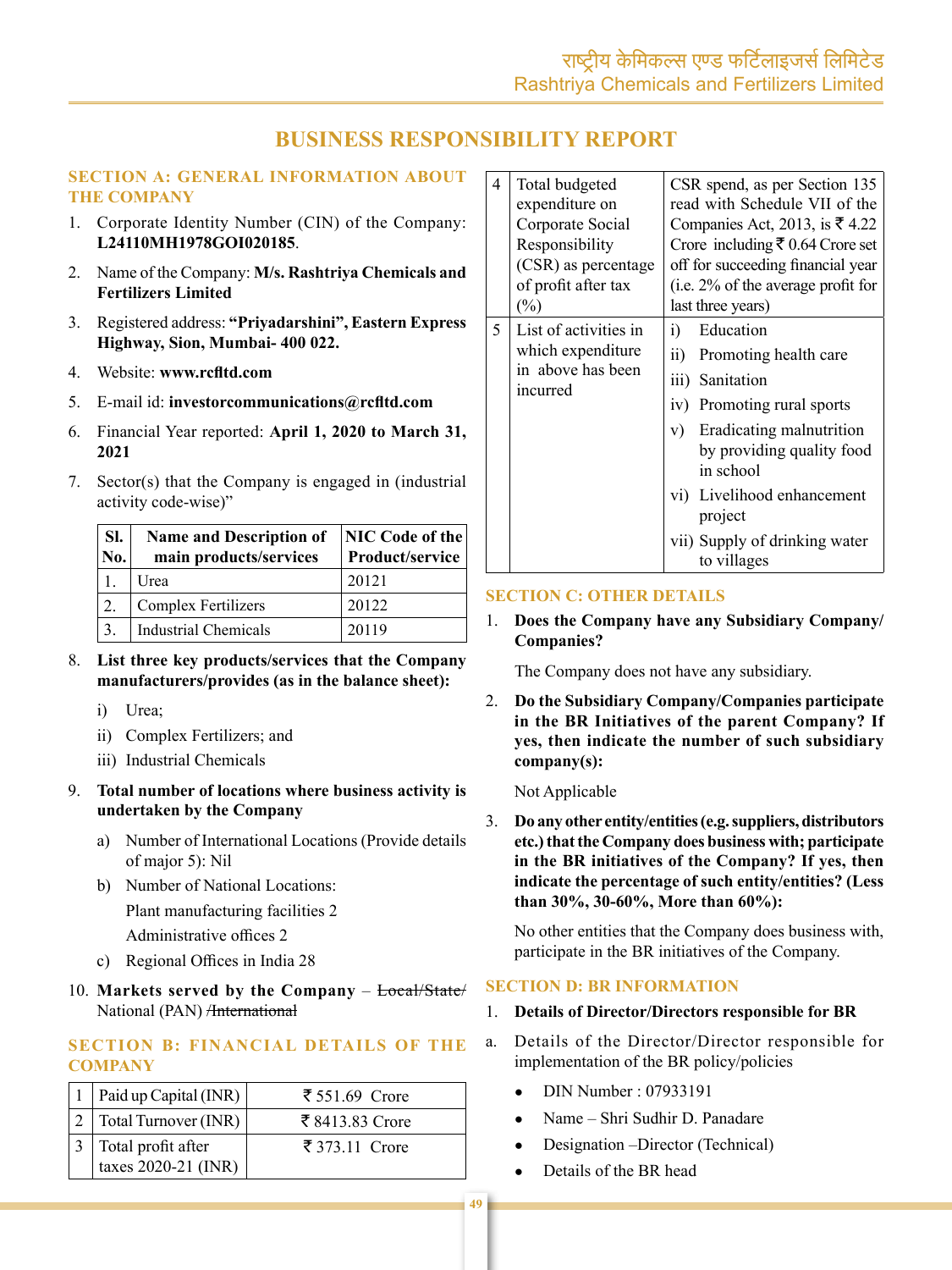

| S.No.            | <b>Particulars</b>                   | <b>Details</b>   |
|------------------|--------------------------------------|------------------|
| 1.               | <b>DIN Number</b><br>(if applicable) | 08715250         |
| 2.               | Name                                 | Shri M. M. Deo   |
| 3.               | Designation                          | ED(P & PD)       |
| $\overline{4}$ . | Telephone number                     | 022 2552 3071    |
| 5.               | e-mail id                            | mmdeo@rcfltd.com |
|                  |                                      |                  |

# 2. **Principle-wise (as per NVGs) BR Policy/policies**

 **The National Voluntary Guidelines on Social, Environmental and Economic Responsibilities of Business (NVGs) released by the Ministry of CorporateAffairs has adopted nine areas of Business Responsibility. These briefly are as under:**

| P <sub>1</sub> | Businesses should conduct and govern<br>themselves with Ethics, Transparency and<br>Accountability;                            |
|----------------|--------------------------------------------------------------------------------------------------------------------------------|
| P <sub>2</sub> | Businesses should provide goods and services<br>that are safe and contribute to sustainability<br>throughout their life cycle; |

# **a. Details of compliance (Reply in Y/N)**

| P <sub>3</sub> | Businesses should promote the well being of all<br>employees;                                                                                                         |
|----------------|-----------------------------------------------------------------------------------------------------------------------------------------------------------------------|
| P4             | Businesses should respect the interests of, and be<br>responsive towards all stakeholders, especially<br>those who are disadvantaged, vulnerable and<br>marginalized. |
| P <sub>5</sub> | Businesses should respect and promote human<br>rights;                                                                                                                |
| P <sub>6</sub> | Business should respect, protect, and make<br>efforts to restore the environment;                                                                                     |
| P7             | Businesses, when engaged in influencing<br>public and regulatory policy, should do so in a<br>responsible manner;                                                     |
| P8             | Businesses should support inclusive growth and<br>equitable development;                                                                                              |
| P <sub>9</sub> | Businesses should engage with and provide<br>value to their customers and consumers in a<br>responsible manner                                                        |

| Sr.<br>No. | <b>Questions</b>                                                                                                               | <b>P1</b>                                                                                                                                                                                                                                                                                                                                                                 | P <sub>2</sub> | P <sub>3</sub> | <b>P4</b> | <b>P5</b> | <b>P6</b> | P7 | P <sub>8</sub> | <b>P9</b> |
|------------|--------------------------------------------------------------------------------------------------------------------------------|---------------------------------------------------------------------------------------------------------------------------------------------------------------------------------------------------------------------------------------------------------------------------------------------------------------------------------------------------------------------------|----------------|----------------|-----------|-----------|-----------|----|----------------|-----------|
| 1.         | Do you have policy/policies for                                                                                                | Y                                                                                                                                                                                                                                                                                                                                                                         | Y              | Y              | Y         | Y         | Y         | Y  | Y              | Y         |
| 2.         | Has the policy being formulated in                                                                                             | Y                                                                                                                                                                                                                                                                                                                                                                         | Y              | Y              | Y         | Y         | Y         | Y  | Y              | Y         |
|            | consultation with the relevant stakeholders?                                                                                   | RCF being Public Sector Enterprise is governed by policies, circulars,<br>guidelines, procedures issued by the Government of India. The<br>policies have been formulated after wide consultations and discussions<br>amongst all the relevant stakeholders. In the dynamic business<br>environment, RCF reviews its business policies and practices from<br>time to time. |                |                |           |           |           |    |                |           |
| 3.         | Does the policy conform to any national/                                                                                       | Y                                                                                                                                                                                                                                                                                                                                                                         | Y              | Y              | Y         | Y         | Y         | Y  | Y              | Y         |
|            | international standards? If yes, specify? (50<br>words)                                                                        | RCF's Business Responsibility Policy is based on National Voluntary<br>Guidelines on Social, Environmental and Economic Responsibilities<br>of Business as released by Ministry of Corporate Affairs, Government<br>of India                                                                                                                                              |                |                |           |           |           |    |                |           |
| 4.         | Has the policy being approved by the Board?                                                                                    | Y                                                                                                                                                                                                                                                                                                                                                                         | Y              | Y              | Y         | Y         | Y         | Y  | Y              | Y         |
|            | If yes, has it been signed by MD/owner/<br>CEO/appropriate Board Director?                                                     | Y                                                                                                                                                                                                                                                                                                                                                                         | Y              | Y              | Y         | Y         | Y         | Y  | Y              | Y         |
| 5.         | Does the company have a specified committee<br>of the Board/Director/ Official to oversee the<br>implementation of the policy? | Y                                                                                                                                                                                                                                                                                                                                                                         | Y              | Y              | Y         | Y         | Y         | Y  | Y              | Y         |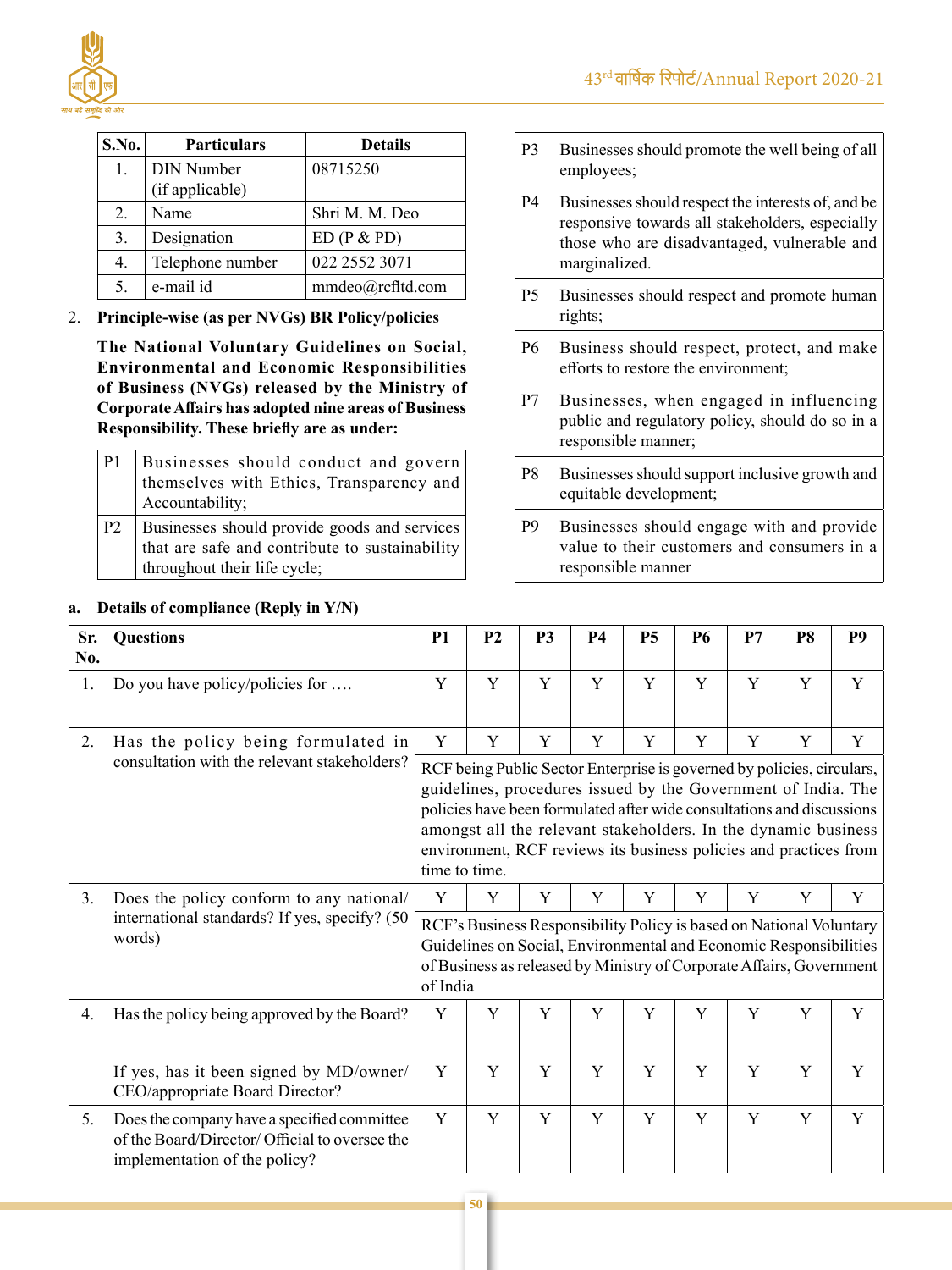| Sr.<br>No. | <b>Questions</b>                                                                                                                                                  | <b>P1</b>      | P <sub>2</sub>                                                       | <b>P3</b>                      | P4                                              | <b>P5</b> | <b>P6</b> | P7                                                                                                                                  | P <sub>8</sub> | P <sub>9</sub> |
|------------|-------------------------------------------------------------------------------------------------------------------------------------------------------------------|----------------|----------------------------------------------------------------------|--------------------------------|-------------------------------------------------|-----------|-----------|-------------------------------------------------------------------------------------------------------------------------------------|----------------|----------------|
| 6.         | Indicate the link for the policy to be viewed                                                                                                                     | Y              | Y                                                                    | Y                              | Y                                               | Y         | Y         | Y                                                                                                                                   | Y              | Y              |
|            | online?                                                                                                                                                           |                | heading: Policies                                                    |                                |                                                 |           |           | The following policies relevant to external stakeholders are hosted<br>on RCF website- www.rcfltd.com, under heading: About us, sub |                |                |
|            |                                                                                                                                                                   | a.             | Code of Conduct for Board Members and Senior Management<br>Personnel |                                |                                                 |           |           |                                                                                                                                     |                |                |
|            |                                                                                                                                                                   | b.             |                                                                      | <b>Fraud Prevention Policy</b> |                                                 |           |           |                                                                                                                                     |                |                |
|            |                                                                                                                                                                   | c.             |                                                                      |                                | Protect and Sustain Policy                      |           |           |                                                                                                                                     |                |                |
|            |                                                                                                                                                                   | d.             | E waste Policy                                                       |                                |                                                 |           |           |                                                                                                                                     |                |                |
|            |                                                                                                                                                                   | e.             |                                                                      |                                | Quality, Environment, Health and Safety Policy  |           |           |                                                                                                                                     |                |                |
|            |                                                                                                                                                                   | f.             |                                                                      |                                | Research and Development Policy                 |           |           |                                                                                                                                     |                |                |
|            |                                                                                                                                                                   | g.             |                                                                      |                                | Health, Safety and Environmental Policy         |           |           |                                                                                                                                     |                |                |
|            |                                                                                                                                                                   | h.             | <b>Energy Policy</b>                                                 |                                |                                                 |           |           |                                                                                                                                     |                |                |
|            |                                                                                                                                                                   | i.             | IT Policy                                                            |                                |                                                 |           |           |                                                                                                                                     |                |                |
|            |                                                                                                                                                                   | $\mathbf{j}$ . |                                                                      |                                | of Sexual Harassment of Women at Workplace      |           |           | Constitutional of Internal Complaints Committee on post<br>notification of Policy for Prevention, Prohibition and Redressal         |                |                |
|            |                                                                                                                                                                   | k.             | Dividend Policy                                                      |                                |                                                 |           |           |                                                                                                                                     |                |                |
|            |                                                                                                                                                                   | 1.             |                                                                      |                                | Information and Disclosure Obligations          |           |           | Policy of Determination of Material and Price Sensitive                                                                             |                |                |
|            |                                                                                                                                                                   | m.             |                                                                      |                                | Policy for determination of Material Subsidiary |           |           |                                                                                                                                     |                |                |
|            |                                                                                                                                                                   | n.             | Company                                                              |                                |                                                 |           |           | Policy for prevention of insider trading in the securities of the                                                                   |                |                |
|            |                                                                                                                                                                   | о.             |                                                                      | Whistle Blower Policy          |                                                 |           |           |                                                                                                                                     |                |                |
|            |                                                                                                                                                                   | p.             | <b>CSR Policy</b>                                                    |                                |                                                 |           |           |                                                                                                                                     |                |                |
|            |                                                                                                                                                                   | q.             |                                                                      |                                |                                                 |           |           | RCF guide to the safe use of fertilizers and equipments on farm                                                                     |                |                |
|            |                                                                                                                                                                   | r.             |                                                                      |                                | Policy on Board Diversity                       |           |           |                                                                                                                                     |                |                |
| 7.         | Has the policy been formally communicated<br>to all relevant internal and external<br>stakeholders?                                                               | Y              | Y                                                                    | Y                              | Y                                               | Y         | Y         | Y                                                                                                                                   | Y              | Y              |
| 8.         | Does the company have in-house structure<br>to implement the policy/policies                                                                                      | Y              | Y                                                                    | Y                              | Y                                               | Y         | Y         | Y                                                                                                                                   | Y              | Y              |
| 9.         | Does the Company have a grievance redressal<br>mechanism related to the policy/policies to<br>address stakeholders' grievances related to<br>the policy/policies? | Y              | Y                                                                    | Y                              | Y                                               | Y         | Y         | Y                                                                                                                                   | Y              | Y              |
| 10.        | Has the company carried out independent<br>audit/evaluation of the working of this policy<br>by an internal or external agency?                                   |                |                                                                      |                                | policies are amended from time to time.         |           |           | RCF's policies are not audited /evaluated by external agencies.<br>However, as per statutory guidelines and business requirement,   |                |                |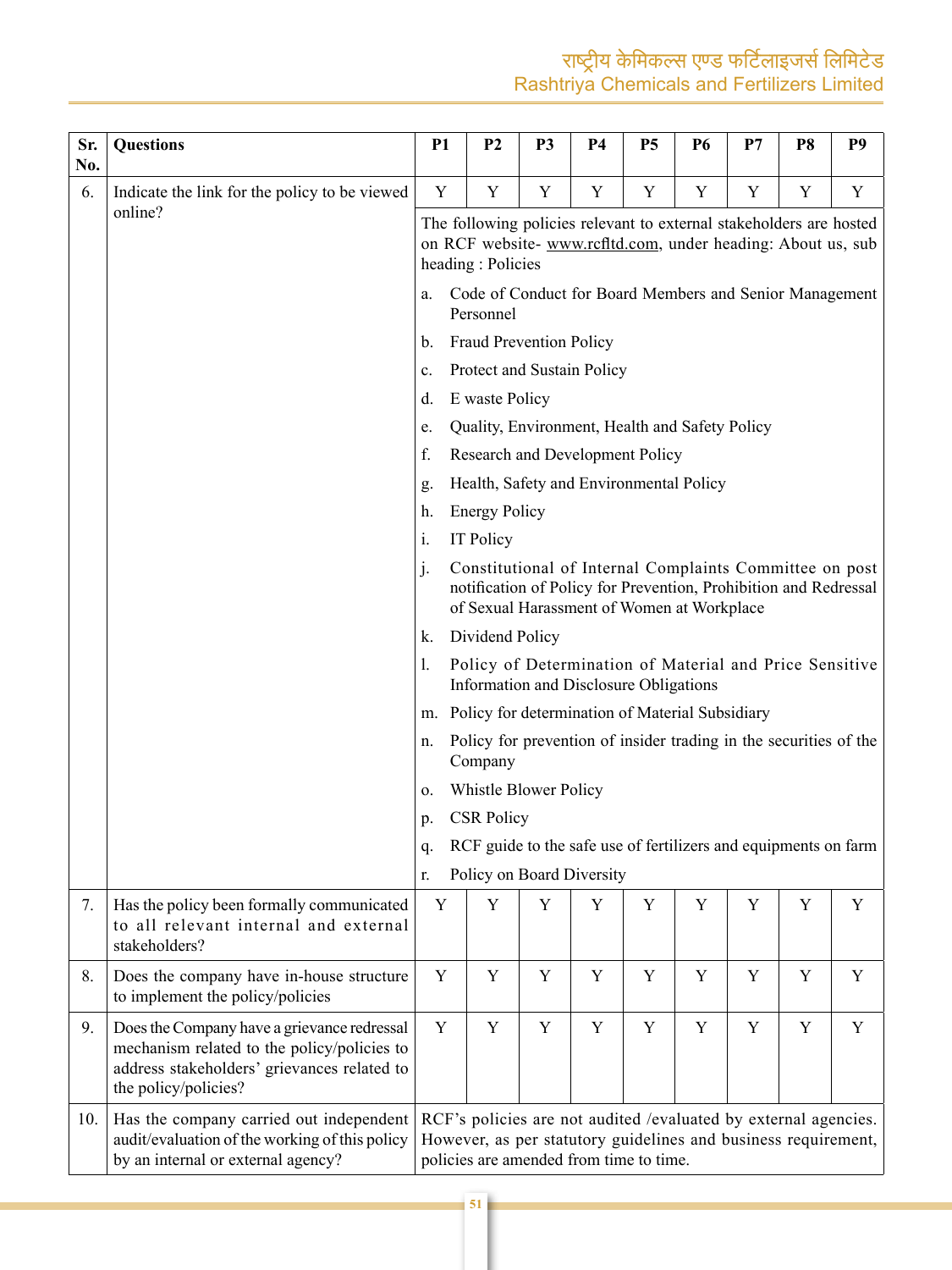

| Sr.<br>No. | <b>Questions</b>                                                                                                                        | P <sub>1</sub> | <b>P2</b> | P <sub>3</sub> | <b>P4</b> | <b>P5</b> | <b>P6</b> | P7 | P8 | P <sub>9</sub> |
|------------|-----------------------------------------------------------------------------------------------------------------------------------------|----------------|-----------|----------------|-----------|-----------|-----------|----|----|----------------|
| 1.         | The company has not understood the<br>Principles                                                                                        |                |           |                |           |           |           |    |    |                |
| 2.         | The company is not at a stage where it<br>finds itself in a position to formulate and<br>implement the policies on specified principles |                |           |                |           |           |           |    |    |                |
| 3.         | The company does not have financial or<br>manpower resources available for the task                                                     | N.A.           |           |                |           |           |           |    |    |                |
| 4.         | It is planned to be done within next 6 months                                                                                           |                |           |                |           |           |           |    |    |                |
| 5.         | It is planned to be done within the next 1 year                                                                                         |                |           |                |           |           |           |    |    |                |
| 6.         | Any other reason (please specify)                                                                                                       |                |           |                |           |           |           |    |    |                |

### b. If answer to the question at Sr.No.1 against any principle, is 'No', please explain why: (Tick up to 2 options): N.A.

- **3. Governance related to BR**
- a) **Indicate the frequency with which the Board of Directors, Committee of the Board or CEO to assess the BR performance of the Company. Within 3 months, 3-6 months, Annually, More than 1 year?**

Various principles of BR performance constitute an integral part of the day to day operations of the Company and the same are reviewed by the Board/Committees of the Board as and when required.

# b) **Does the Company publish a BR or Sustainability Report? What is the hyperlink for viewing this report? How frequently it is published?**

Pursuant to Regulation 34(2) (f) of SEBI (Listing Obligations and Disclosure Requirements) Regulations, 2015, the Company has prepared the Business Responsibility Report for the financial year 2020-21.

Business Responsibility Report forms a part of this Annual Report.

# **SECTION 3 – PRINCIPLE WISE PERFORMANCE**

# **Principle 1: Businesses should conduct and govern themselves** with Ethics, Transparency and Accountability;

1. **Does the policy relating to ethics, bribery and corruption cover only the company?**

Yes

# **Doesit extend to the Group/ Joint Ventures/ Suppliers / Contractors / NGOs/ Others?**

RCF's Joint Ventures/ Suppliers/ Contractors/ NGOs/ Others are separate legal entities having their own policies and procedure. Hence these companies are not covered by RCF's Policy on ethics, bribery, corruption, human rights etc.

2. **How many stakeholder complaints have been received in the past financial year and what percentage was satisfactorily resolved by the management? If so, provide details thereof, in about 50 words or so.**

The details of complaints received from various stakeholders during the financial year 2020-21:

| <b>Stakeholder</b>           | No. of    | No. of    | $\frac{0}{0}$   |
|------------------------------|-----------|-----------|-----------------|
|                              | Complaint | Complaint | <b>Resolved</b> |
|                              | received  | resolved  |                 |
| Shareholder's Complaints     | 6         | 6         | 100             |
| Customers/Consumers          | 19        | 19        | 100             |
| Related to services, tenders | 67        | 67        | 100             |
| and through Public Grievance |           |           |                 |
| Redressal                    |           |           |                 |
| Vigilance                    | $63*$     | $54*$     | 85.70           |
| <b>RTI</b>                   | 141       | 134       | 95.04           |
| <b>Workers Grievance</b>     |           |           | 100.00          |

**\* 28 complaints pending against last years were resolved.**

# **Principle 2: Businessesshould provide goods and services that are safe and contribute to sustainability throughout their life cycle;**

# 1. **List up to 3 of your products or services whose design has incorporated social or environmental concerns, risks and/or opportunities?**

The following products are the result of effective Research & Development efforts of the Company which enhances crop-yield, quality and resistance against crop diseases and are environment friendly: .

- a) Neem Coated Ujjwala Urea
- b) Suphala 15:15:15
- c) Sujala 19:19:19,
- d) Biola,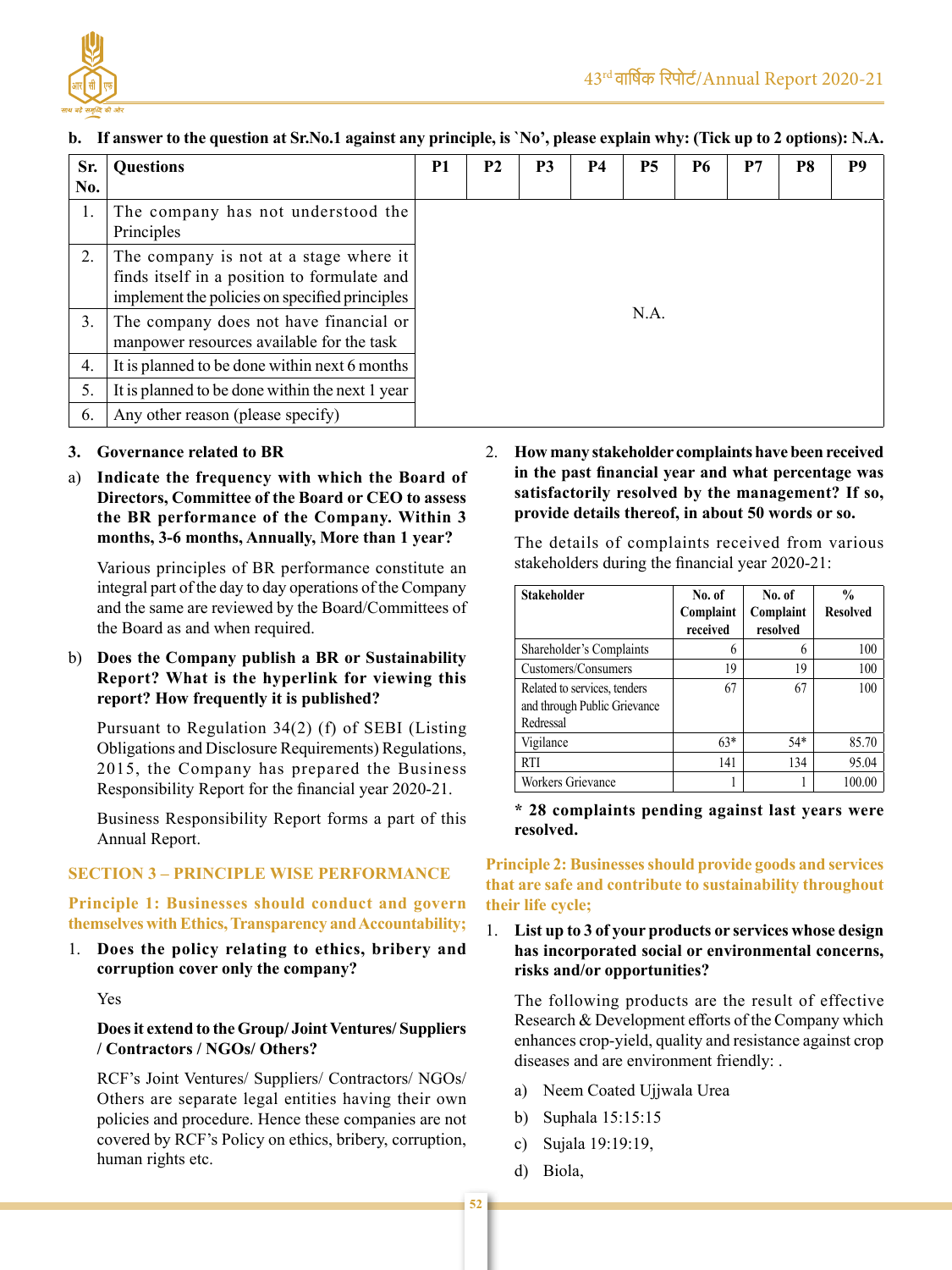- e) Microla
- $f$ ) Organic Growth Stimulant (OGS)
- $g)$  $p<sup>H</sup>$  Balancer
- h) Soluble Sillicon Fertilizer
- **City Compost**  $i)$

Prior to the market introduction, Safety, Health and Environment, (SHE)  $&$  security risks related to the life cycle of the products are identified and there is a risk management system to handle any risks. Reviews with respect to Safety and Environment are conducted for replacement of certain input raw materials, coatings and risks are evaluated before introduction of product in the market. Fertilizer product related SHE information is provided to all customers/farmers.

All contamination risks have been identified and measures exist to control risk during transportation, handling & storages of raw material & fertilizers. Measures exist to prevent all potential environment emissions and spills during transportation, handling & storages of raw materials, fertilizers and chemicals.

- 2. For each such products, provide the following details in respect of resources use (energy, water, raw materials etc.) per unit of product (optional):
- $a)$ Reduction during sourcing/production/distribution achieved since the previous year throughout the value chain?

At Trombay Unit, Nitrogen efficiency of Urea Plant improved to 96.21% during current year as compared to 95.95% during last year. Nitrogen efficiency of Suphala Plant improved to 94.67% during current year as compared to 94.56% during last year. Whereas, Phosphate  $(P_2O_5)$  and Potash  $(K<sub>2</sub>O)$  efficiency of Suphala Plant improved to 98.24% and 98.28% during current year as compared to 98.09% and 98.19% during last year respectively.

#### b) Reduction during usage by consumers (energy, water) has been achieved since the previous year?

Farmers in almost all the states purchase fertilizers for agriculture. The reduction in energy and water due to total consumption of fertilizers of company is not readily available, due to its widespread consumption in almost all states. Your Company undertakes Method/Product demonstration of agriculture plots for use of company fertilizers in vegetables, Sugar cane, Cotton & Fruit crops etc. During 2020-21 company had undertaken Live Field Demonstrations in 299 agriculture plots to tests RCF's products efficiency & effectiveness on Vegetables, Sugar cane, Cotton & Fruit crops.

In case of use of drip irrigation methods in these plots, the water consumption has reduced to approximately 50% with enhanced yield of crops.

Your Company has developed specialty fertilizers for drip and foliar application. In case of use of drip irrigation methods in these plots, the water consumption reduced to approximately 50% with enhanced yield of crops.

#### $3.$ Does the company have procedures in place for sustainable sourcing (including transportation)?

The Company has procedures in place for sustainable sourcing of raw material, fertilizers & chemicals transportation.

#### a) If yes, what percentage of your inputs was sourced sustainably? Also, provide details thereof, in about 50 words or so.

All bulk raw materials namely Rock Phosphate, Sulphur, Potash, DAP used as input for manufacturing fertilizers & chemicals are transported by handling and transportation contractors. A procedure exists for safe transportation and handling of bulk raw materials. The contractor's safety, health, environment and security performance evaluation is carried out during contractor selection process. A system is in place to systematically train every transport contract employee, drivers and subcontractors with respect to relevant transport, handling and site hazards.

### 4. Has the Company taken any steps to procure goods and services from local & small procedures, including communities surrounding their place of work?

Company has taken services of local Mathadi labours through Mathadi Board for bagging of fertilizers, loading fertilizers bags in truck and wagons. Company has taken services of local contract employees for annual maintenance of jobs, house-keeping jobs and canteen services. Procurement of items required for plant/ machinery is also done from local MSME suppliers.

# a) if yes, what steps have been taken to improve their capacity and capability of local and small vendors?

Periodical trainings are conducted for all the contractual labourers, Mathadi labourers to address their SHE related issues and to improve their work performance.

5. Does the company have a mechanism to recycle products and waste? If yes what is the percentage of recycling of products and waste (separately as <5%,  $5-10\%$ ,  $>10\%$ ). Also provide the details thereof, in about 50 word or so.

Yes, Company has mechanism and facility to recycle its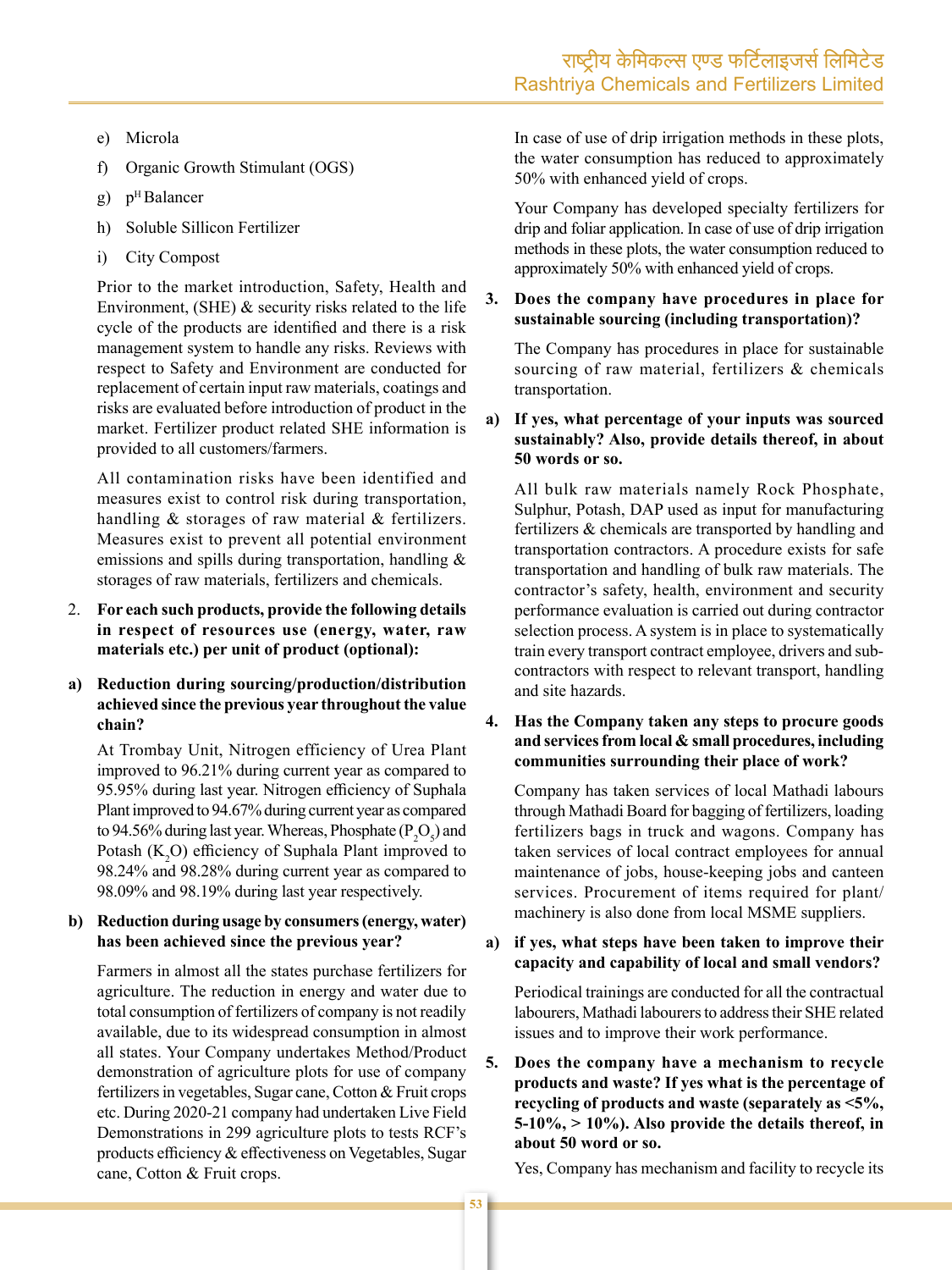

product in case it is damaged during storages / handling. Company effectively works on business sustainability by implementing "reduce, recycle and reuse" concept. At Trombay unit, during the year, entire damaged/ contaminated, swept Suphala fertilizer was recycled in the plant. Also, sludge recovered from Effluent Treatment plant and Sulphur sludge generated in Sulphuric acid plant is used as a neutrient and filler respectively in Suphala manufacturing.100% of swept urea generated in Urea Bagging plants which is collected from floor & equipment cleaning is recycled back. Most of our hazardous waste viz; spent catalyst & used/waste oil is recycled and sent to CPCB / MPCB approved recyclers.

At Thal unit, domestic sewage is treated & completely recycled and utilized for horticulture/gardening. Effluent Treatment Plant upgradation is also being taken up at for recycling of 75% of effluent generated into direct usable water which will save aroung 5000 cubic meter consumption of fresh water. Project completion is expected in next 2 years. This measure will ensure maximum recycle of generated effluent to its process plants thereby sufficiently cutting down on the consumption of fresh water.

**Principle 3: Businesses should promote the wellbeing of all employees –**

- **1. Please indicate the total number of employees:** The total number of employees as on 31.03.2021 is 2845.
- **2. Please indicate the Total number of employees hired on temporary/ contractual/ casual basis:**

The total number of employees hired on temporary/ contractual/ casual basis as on 31.03.2021 is 733

**3. Please indicate the Number of permanent women employees:**

The total number of **permanent women** employees as on 31.03.2021 is 207.

**4. Please indicate the Number of permanent employees with disabilities:**

The total number of employees with disabilities as on 31.03.2021 is 41.

### **5. Do you have an employee association that is recognized by management?**

There are 3 registered Trade Unions which are representing workers i.e. RCF Employees Union, RCF Karmachari Sena & RCF Karmachari Sangh. RCF Employees Union has the majority members as per the Check off system. Further RCF Officers Association represents the officers of the Company.

**6. What percentage of your permanent employees is members of this recognized employee association?**

Around 30.45 % of Unionised Category employees are members of Recognised Union i.e. RCF Employees Union

**7. Please indicate the Number of complaints relating to child labour,forced labour, involuntary labour,sexual harassment in the last financial year and pending, as on the end of the financial year.**

| S.<br>No. | Category                                           | No. of<br>complaints<br>filed during<br>the financial<br>year | No. of<br>complaints<br>pending as<br>on end of the<br>financial year |
|-----------|----------------------------------------------------|---------------------------------------------------------------|-----------------------------------------------------------------------|
|           | Child labour/forced<br>labour / involuntary labour | Nil                                                           | Nil                                                                   |
| 2.        | Sexual harassment                                  | Nil                                                           | Nil                                                                   |
| 3.        | Discriminatory<br>employment                       | Nil                                                           | Nil                                                                   |

**8. What percentage of your under mentioned employees were given safety & skill upgradation training in the last year?**

| Sr.            |                                                          | <b>Total</b> |               | <b>Employees</b> | % Employees    |                  |  |
|----------------|----------------------------------------------------------|--------------|---------------|------------------|----------------|------------------|--|
| No.            |                                                          | Em-          |               | <b>Trained</b>   | <b>Trained</b> |                  |  |
|                |                                                          | ployees      | <b>Safety</b> | Skill            | <b>Safety</b>  | <b>Skill</b>     |  |
|                |                                                          |              |               | Upgra-<br>dation |                | Upgra-<br>dation |  |
| 1              | Permanent<br>Employees                                   | 2845         | 2086          | 1129             | 73.32          | 39.68            |  |
| $\overline{2}$ | Permanent<br>Women<br>Employees                          | 207          | 76            | 128              | 36.71          | 61.84            |  |
| $\mathcal{E}$  | Casual/<br>Temporary/<br>Contractual<br><b>Employees</b> | 733          | 727           | $\ast$           | 99.18          | $\mathbf{x}$     |  |
| 4              | Employees<br>with<br><b>Disabilities</b>                 | 41           | 13            | 15               | 31.70          | 36.58            |  |

**Principle 4: Businessesshould respect the interests of, and be responsive towards all stakeholders, especially those who are disadvantaged, vulnerable and marginalized.**

#### **1. Has the company mapped its internal and external stakeholders? Yes/No**

Yes. Over the years of Company's existence, the Company has mapped its internal (like employees & Shareholders) and external stakeholders (such as communities and customers etc.).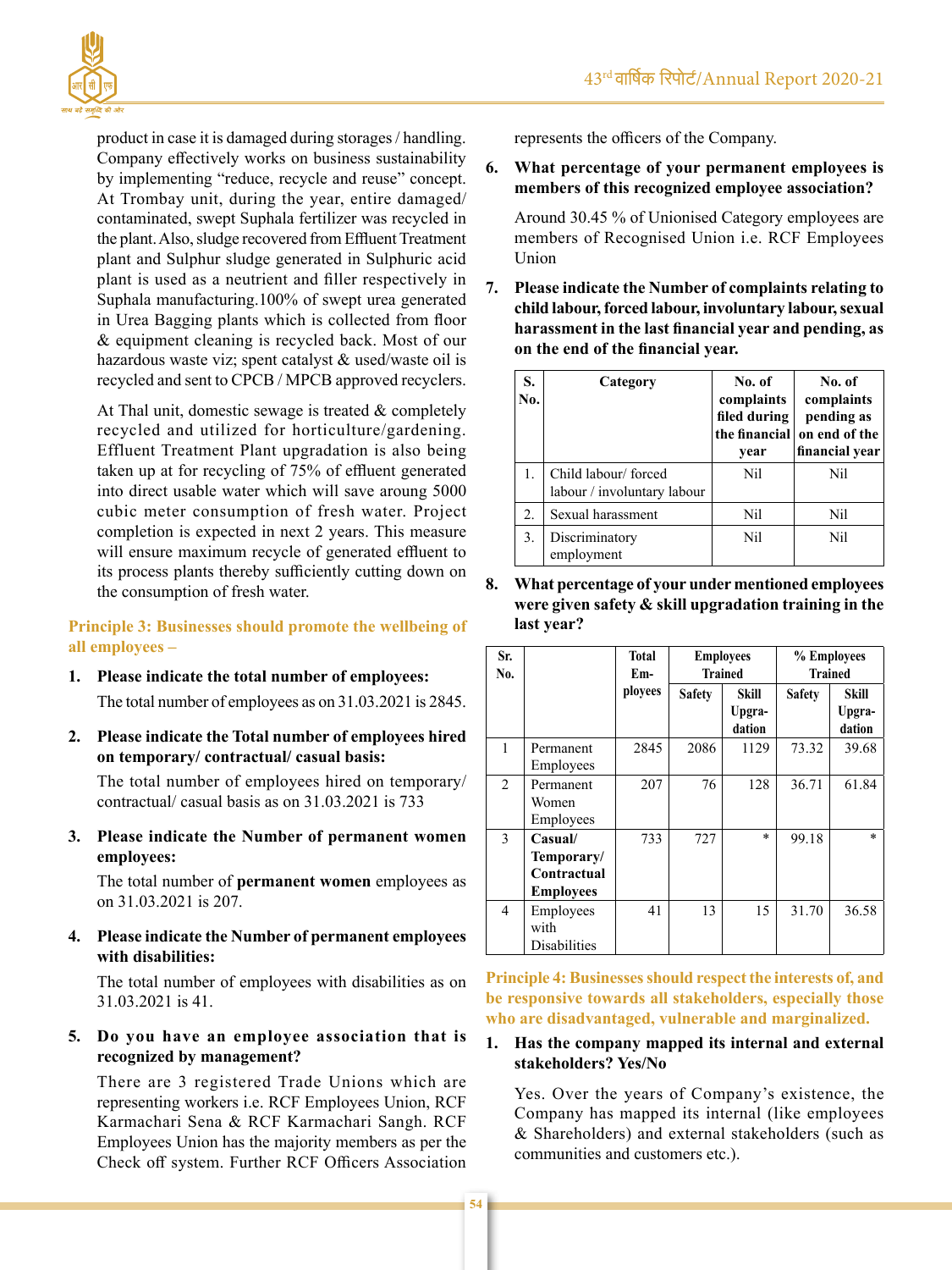#### 2. Out of the above, has the company identified the disadvantaged, vulnerable and marginalized stakeholders?

Yes, the Company has identified its disadvantaged, vulnerable & marginalized stakeholders.

3. Are there any special initiatives taken by the company to engage with the disadvantaged, vulnerable and marginalized stakeholders. If so, provide details of thereof, in about 50 words or so.

Yes, special initiatives are taken up under Corporate Social Responsibility for up- liftmen of disadvantages, vulnerable and marginalized sections of the society. The details of such activities are available on the website. RCF scrupulously follows the Presidential Directives and guidelines issued by Government of India regarding reservation in services for SC/ST/OBC/PWD (persons with disabilities)/ Ex-servicemen to promote inclusive growth.

#### Principle 5: Businesses should respect and promote human rights

1. Does the policy of the company on human rights cover only the company or extend to the Group/Joint **Ventures/Suppliers/Contractors/NGOs/Others?** 

The Company follows the principles of human rights as enshrined in the Universal Declarations of Human Rights of the United Nations and all our human resources policies and understanding with the Trade Unions are based on those principles. All our policies in this regard directly or indirectly adhere to the principle of respect of human rights.

RCF's Joint Ventures/ Suppliers/Contractors/NGOs/ Others are separate legal entities having their own policies and procedure. Hence, none of these companies are covered by RCF Policy on human rights etc.

#### 2. How many stakeholder complaints have been received in the past financial year and what percent was satisfactorily resolved by the management?

Your Company has not received any complaints with respect to human right violations.

### Principle 6: Business should respect, protect, and make efforts to restore the environment;

RCF is committed to ensuring clean environment beyond satisfying all stipulated requirement laid down by the statutory authorities and in the process constantly working towards making a workplace safer for its employees and the

community in general.

1. Does the policy related to Principle 6 cover only the company or extends to the Group/Joint Ventures/ Suppliers/Contractors/NGOs/others.

The Policy of Health, Safety and Environment covers the Company. By implementing protect  $\&$  sustain stewardship purpose of IFA the policy covers suppliers, contractors, NGO's & Farmers.

2. Does the company have strategies/initiatives to address global environmental issues such as climate change, global warming, etc.? Y/N. If yes, please give hyperlink for webpage etc.

Your Company publishes Business Responsibility Report for the financial year 2020-21. Business Responsibility Report forms a part of this Annual Report.

Does the company identify and assess potential 3. environmental risks? Y/N

Yes. Company identifies and assesses potential environment risks in existing plants & proposed project by conducting PSM audit, ISO audit, HSE index audit. All emergency scenarios are identified at the unit level and Mock Drills are conducted to mitigate those emergency situations at the earliest as per Emergency Control Plan (ECP).

 $\overline{4}$ . Does the company have any project related to Clean Development Mechanism? If so, provide details thereof, if about 50 words or so. Also if yes, whether any environmental compliance report is filed?

At present efforts are maintained to use clean fuel and optimize process control due to which consumption of natural resources and generation of waste reduced thereby reducing emissions in on going GTG-HRSG project and in existing plants. Six monthly compliance report for the Environment Clearance of the same is being submitted regularly to Ministry of Environment, Forest and Climate Change through email.

In Trombay unit, Casale project of Urea plant is implemented in Dec'20 as energy reduction schemes. Due to this, the specific energy of Urea is reduced by 0.19 GCal/MT. Also quality of waste water generated in Urea plant is improved to Boiler Feed Water grade and subsequently effluent generation is reduced by 28-30 M<sup>3</sup>/Hr. GTG-HRSG is under commissioning.

Thal unit has already made both its GTG-HRSG units operation and has substantially reduced on carbon emissions and water consumption.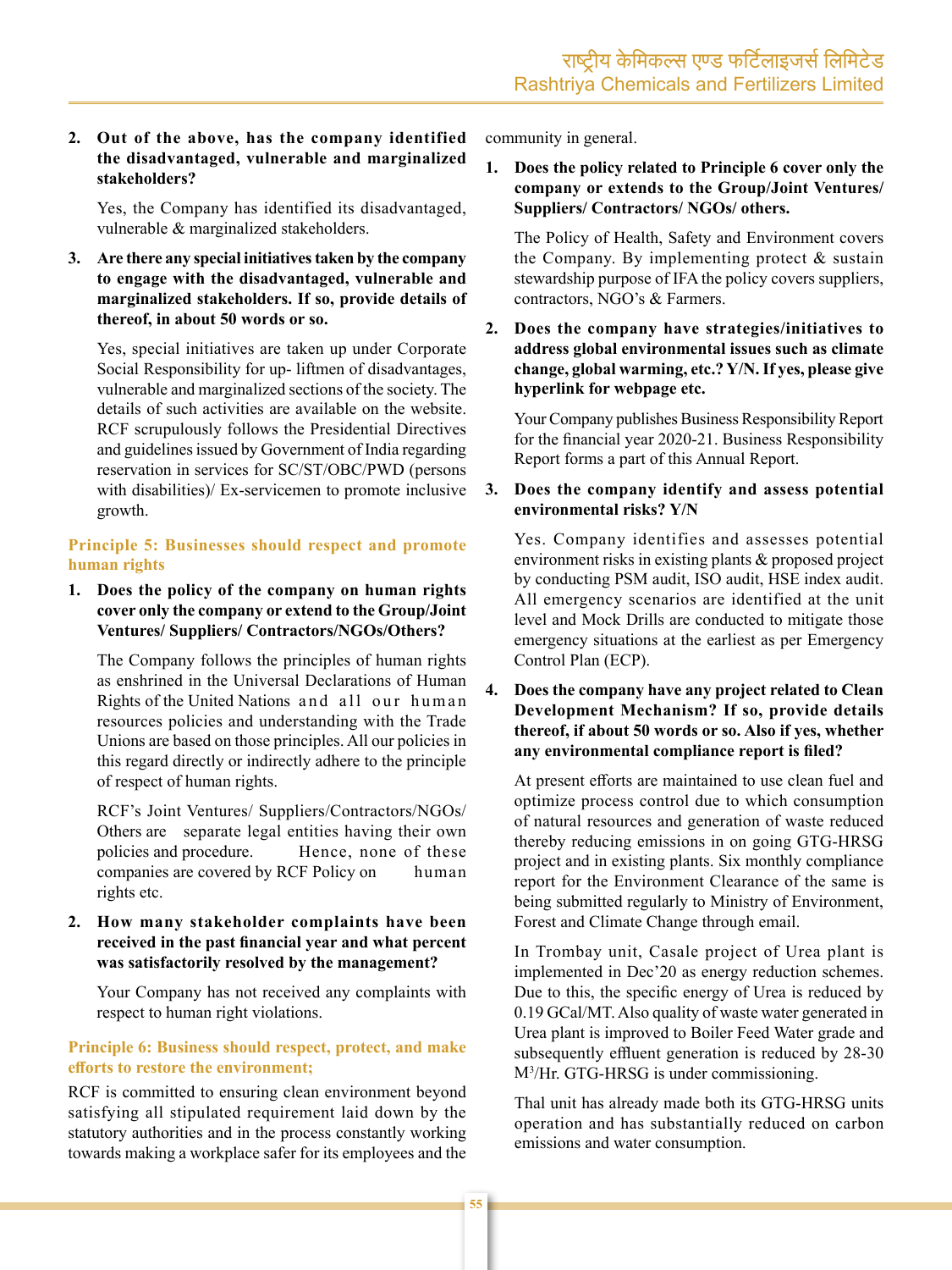

- **5. Has the company undertaken any other initiatives on- clean technology, energy efficiency, renewable energy etc.? Y/N. If yes, please give hyperlink for web page etc.**
	- i) Process water requirement at Trombay is met through water generated by treating municipal sewage at two Sewage Treatment Plants (STP). This sewage, otherwise would have been discharged into sea with minimum treatment. During the year 2020- 21, about  $70,34,266$  M<sup>3</sup> of treated water generated at our two Sewage Treatment Plants.

# ii) **Renewable Energy:**

During the year  $2020-21$ , at both the units of RCF about 4,446 MWh of Solar Power was generated. During 2020-21, 2172 Solar Renewable Energy Certificates (RECs) were generated at RCF Trombay Unit.

# iii) **Energy Saving & Clean Technology:**

RCF have implemented following energy reduction schemes thereby improving energy efficiency:

- 2 x 25 MW Gas Turbine Generator (GTG) with Heat Recovery Steam Generator (HRSG) project for energy saving is commissioned at Thal Unit.
- Installation of Vortex mixer and conversion booster in Urea Reactor at Thal Unit.
- Revamp of  $CO<sub>2</sub>$  Compressor and Turbine at RCF Thal unit.
	- Revamp of Urea-V plant through M/s Casale for energy saving.
	- Vapour Absorption Machine (VAM) for Process Air Compressor at Thal Unit
	- Vapour Absorption Machine (VAM) for  $CO<sub>2</sub>$ Compressor at Thal Unit
	- Vapour Absorption Machine (VAM) for Process Air Compressor (PAC) and  $CO<sub>2</sub>$  compressors at Trombay.
- Ammonia V PAC &  $CO_2$  compressor internals & turbine replacement at Trombay.

RCF is in process of implementing following energy saving scheme:

Gas Turbine Generator (GTG) with Heat Recovery Steam Generator (HRSG) project for energy saving is under implementation at Trombay Unit.

- Revamp of Ammonia-V plant through M/s KBR for energy saving.
- VFD for High Pressure Ammonia Feed Pump at Thal Unit

# **6. Are the Emissions/Wastes generated by the company within the permissible limits given by CPCB/SPCB for the financial year being reported?**

Yes, The Emissions/Wastes generated by the company are within the permissible limits specified by CPCB/ MPCB and returns are submitted regularly to these authorities.

**7. Number of show cause/legal notice received from CPCB/SPCB which is pending (i.e. not resolved to satisfaction) as on end of Financial Year.**

Nil.

### **Principle 7: Businesses, when engaged in influencing public and regulatorypolicy,shoulddo so ina responsible manner;**

**1. Is your company a member of any trade and chamber or association? If Yes, Name only those major ones that your business deals with**

Yes, your Company is a member of

- (a) Fertilizer Association of India
- (b) Standing Conference of Public Enterprises
- (c) IMC Chamber of Commerce and Industry
- (d) International Fertilizer Association
- **2. Have you advocated/lobbied through above associations for the advancement or improvement of public good?**

Yes.

# **3. If yesspecify the broad areas(drop box: Governance and Administration, Economic Reforms, Inclusive Development Policies, Energy security, Water, Food Security, Sustainable Business Principles, Others).**

The Company in association with various national and international bodies and participating with various committees of Government of India and other agencies gives its view on various public policies and more particularly in the following areas:

- Governance and Administration
- Economic Reforms, Inclusive Development Policies
- Water and Food Security for the country
- Principles for Sustainable Business
- Energy security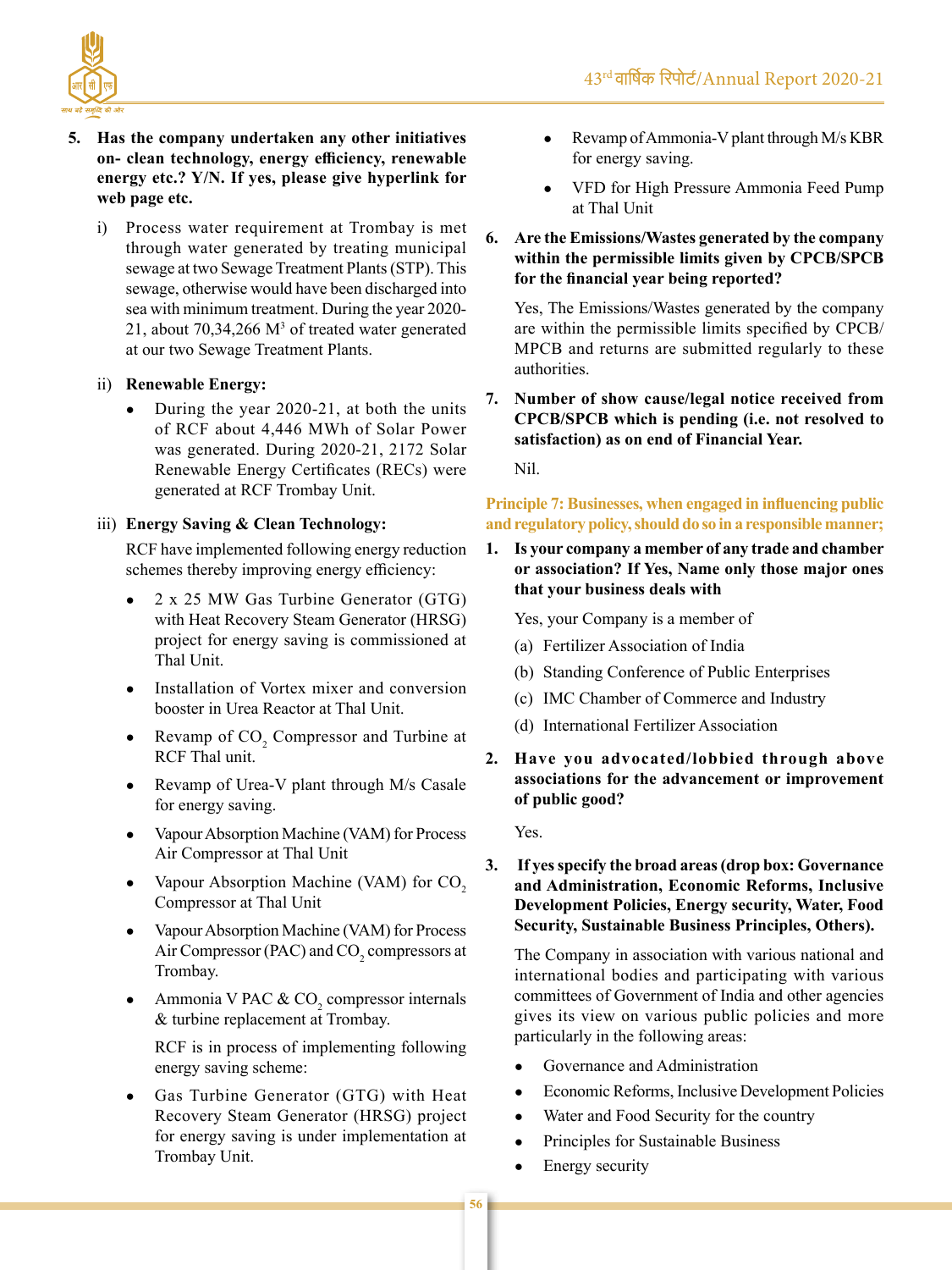# Principle 8: Businesses should support inclusive growth and equitable development

1. Does the company have specified programs/initiatives/ projects in pursuit of the policy related to Principle 8? If yes details thereof.

Yes, the Company has specified programs in support of inclusive growth and equitable development. It is the endeavor of the company to ensure that there is continuous improvement in its economic, environmental and social performance as the tagline of the company reads as "let us grow together". At our company employees are recognized based on their merit and skill and nobody is differentiated on the basis of cast, creed, gender and/or religion. All CSR programs of the company are towards downtrodden and weaker strata of the society, which includes education, sanitation, nutrition, drinking water projects etc. The details of CSR initiatives undertaken by the company are provided in Annexure I of Directors Report.

2. Are the programs/projects undertaken through in-house team/own foundation/ external NGO/ government structures/ any other organization?

CSR programs are implemented through in house teams, NGO's, third party vendors, government agencies etc.

3. Have you done any impact assessment of your initiative?

N<sub>o</sub>

4. What is your company's direct contribution to community development projects- Amount in INR and the details of the projects undertaken?

The total contribution towards CSR for the year 2020-21 is ₹ 4.22 Crore including ₹ 0.64 Crore set off for succeeding financial year. The details of projects have been provided in **Annexure I** of the Directors Report.

#### 5. Have you taken steps to ensure that this community development initiative is successfully adopted by the community? Please explain in 50 words, or so.

Yes. All community development initiative and its adoption are ensured by RCF's project implementing agencies. The programs are designed and taken up only after consultation with relevant stakeholders and after ascertaining of its needs. Information on the programs is disseminated and awareness campaign is undertaken for the participation of the community in the facilities provided. The concerned official of the company regularly visits the site of implementation and take feedback from the stakeholders. The details

on "Corporate Social Responsibility' are provided in **Annexure I.** 

Principle 9: Businesses should engage with and provide value to their customers and consumers in a responsible manner

 $1.$ What percentage of customer complaint/consumer cases are pending as on the end of financial year?

Nil.

 $2.$ Does the company display product information on the product label, over and above what is mandated as per local laws? Yes/No/N.A. / Remarks (additional information).

Yes. The label guides the farming community / user for suitable and required precautions to be taken, like product application procedure, recommended dozes, storing guidance etc.

3. Is there any case filed by any stakeholder against the company regarding unfair trade practices, irresponsible advertising and/or anti-competitive behavior during the last five years and pending at end of financial year. If so, provide details thereof, in about 50 words, or so.

No case against the company was filed on grounds of unfair trade practices, irresponsible advertising and/or anti-competitive behavior.

4. Did your company carry out any consumer survey/ consumer satisfaction trends?

No Consumer survey was conducted during 2020-21. But to assess the consumer satisfaction trends, RCF conducts various Agriculture extension activities Pan-India on regular basis. During these activities our Field Executives interact with the farming community to understand their requirements  $\&$ seasonal conditions.

The following Agriculture Extension activities are conducted extensively:

- Farmers Meetings are conducted Pan-India.
- Soil Testing days are organized at the farmer's field  $\bullet$ during the start of an Agricultural Season.
- Soil samples are collected from the farmers' fields, the samples are analyzed for NPK & Micro-nutrients (Zinc, Copper, Manganese  $&$  Iron).
- Live Field Demonstrations are conducted in the farmers' field.